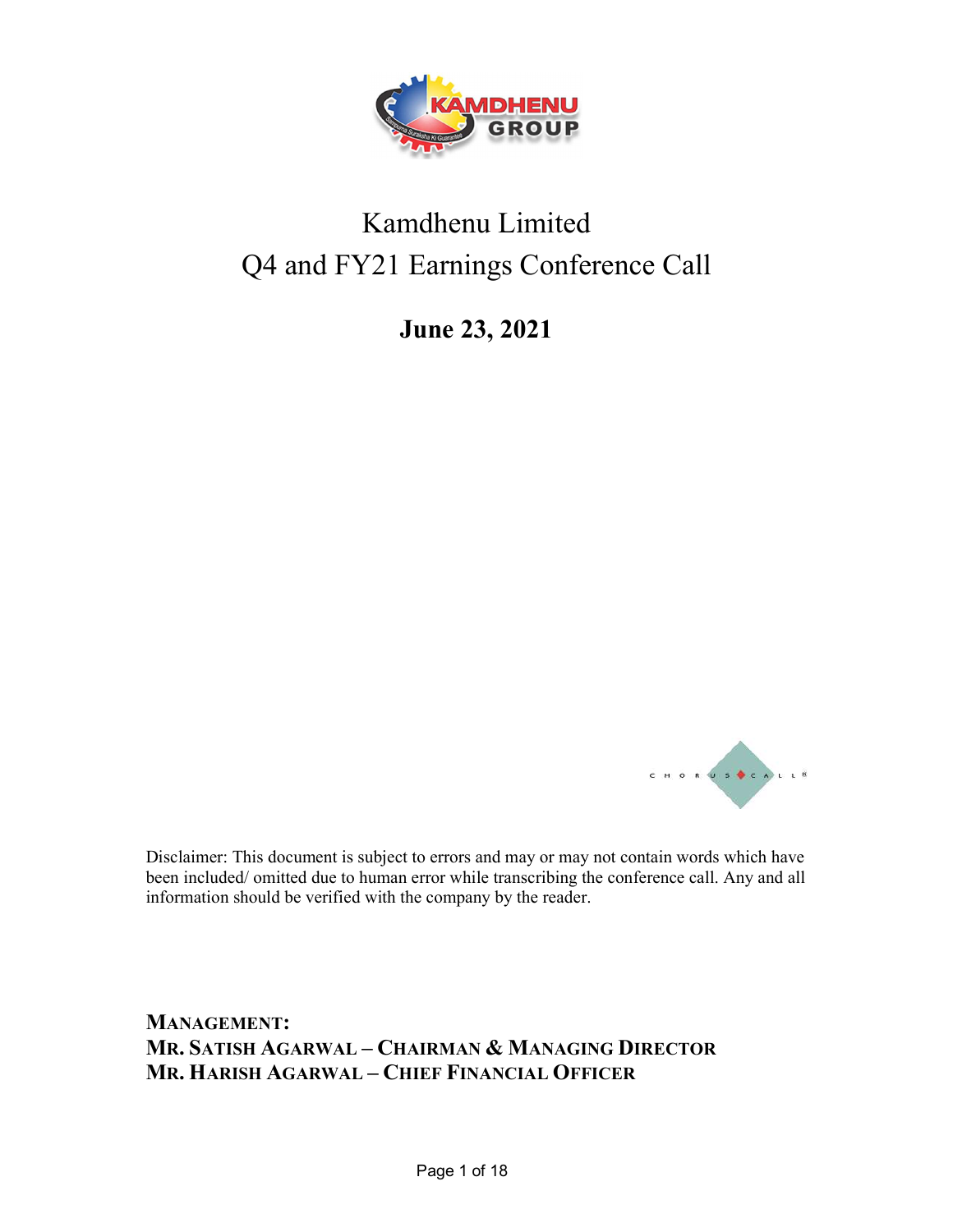

Moderator:<br>Ladies and gentlemen, good day and welcome to the Kamdhenu Limited Q4 & FY21 Earnings Conference Call. This conference call may contain forward-looking statements about the company which are based on the beliefs, opinions and expectation of the company as on date of this call. These statements are not guarantees of future performance and involve risks and uncertainties that are difficult to predict. As a reminder, all participant lines will be in the listen-only mode and there will be an opportunity for you to ask questions after the presentation concludes. Should you need assistance during the conference call, please signal an operator by pressing '\*' then '0' on your touchtone phone. Please note that the conference is being recorded. I now hand the conference over to Mr. Satish Agarwal-Chairman and Managing Director of Kamdhenu Limited. Thank you. And over to you, sir.

Mr. Satish Agarwal:<br>Good Afternoon and a very warm welcome to everyone present on the call. Along with me, I have Mr. Harish Agarwal- Chief Financial Officer and SGA, our Investor Relations Advisors. Before we proceed ahead, I hope you and your near ones are safe and doing well in these unprecedented times.

I hope you have received our 'Results' and 'Investor Presentation' by now. They are also available on our website.

Firstly, I am pleased to inform you all that the Board of Directors of the Company have recommended a dividend of Re.0.80 per share for face value of Rs.10 per share for FY21 i.e. (8% of Face Value of Rs.10 each).

FY21 had begin with challenges across the world. The spread of Covid-19 last year in March 2020 had led to severe disruption in business operations across industries. There was complete nation wide lockdown that was announced in March,20. Both our plants were closed for sometime and we adopted work from home policy. However, with the unlocking of the economy and easing of restrictions, we begin with our manufacturing operations in mid May,20 and it has led to increased business activities. We restarted our operations gradually and we have witnessed strong quarter on quarter improvement in both our business segments. Capacity utilization at both the plants increased gradually over the quarters through the year FY21. Despite of these external challenges, we have ended FY21 on strong note. We have delivered a steady performance in a year that has been marked by uncertainty due to Covid-19. Inspite of CoVID-19 impact, our Company has clocked revenues of Rs.625 crores with EBIDTA of Rs.50 crores and PBT (excluding exceptional items) of Rs.31 crores for overall business for FY21.

Now, to first touch upon the business highlights and performance of the 'Paint Business'. We have been in the decorative paints business segment for more than a decade and since then have rapidly scaled up the business. Through advanced research & development, we have been able to offer a wide range of highest quality paints at affordable prices, ensuring complete customer satisfaction. With our increased concentration on Tier II and III regions, our products are available across India. We have a strong distribution network and diversified product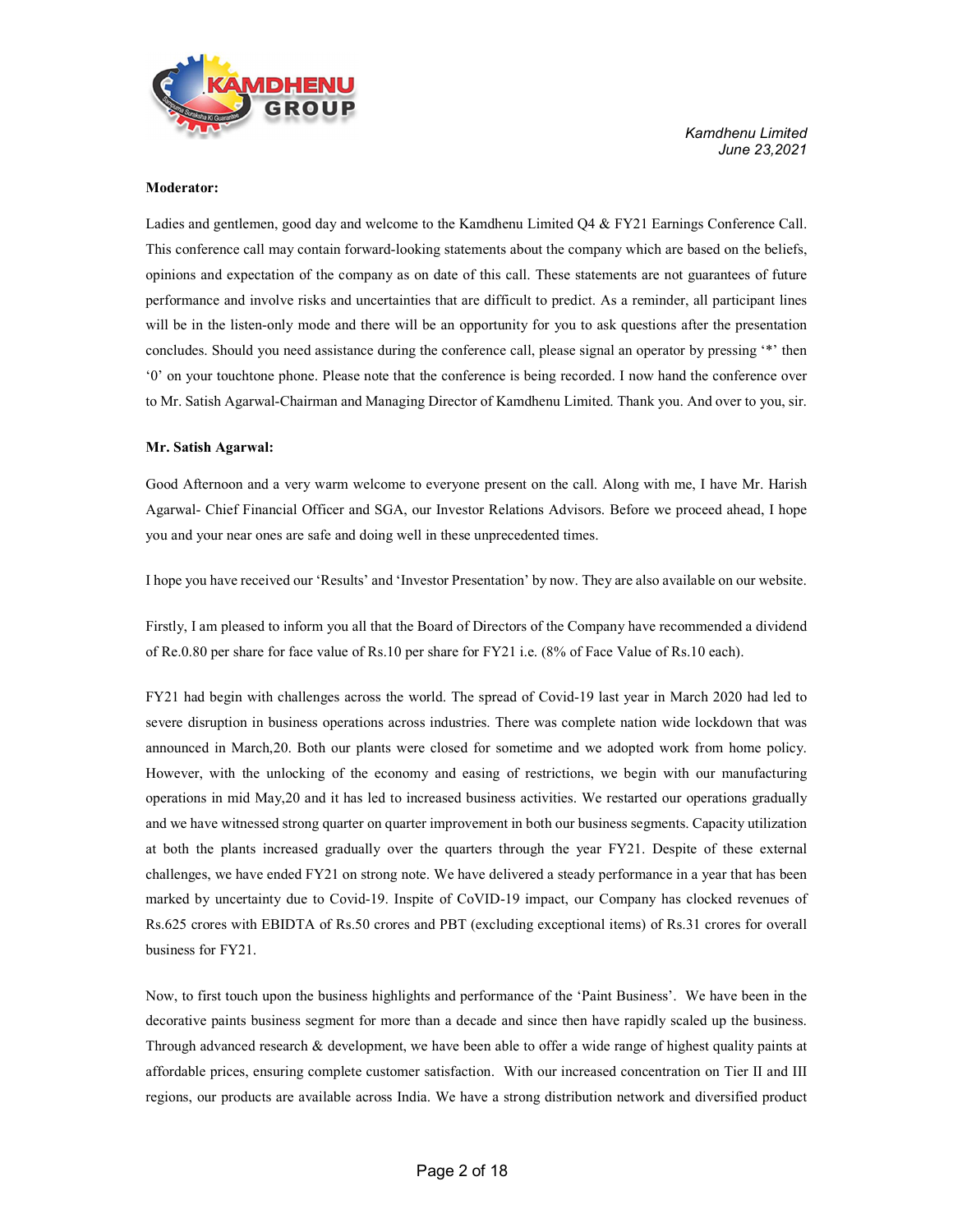

profile with 40+ SKUs. We have built a formidable 4,000+ dealer network across multiple cities, regions and cultures.

 We are continuously striving on expanding our pan-India visibility through aggressive spends on advertising and promotions. With a focus on sustainability, Kamdhenu Paints have made all their paint products ecofriendly ensuring that beauty of nature remains intact. Our company is focused on increasing share of premium and environment friendly products.

We have given continuous importance on advertising and promotions. With that focus, we have recently collaborated with Preity G Zinta as a the Brand Ambassador for decorative paints business under brand name Kamdhenu Paints. This collaboration will help enhance the brand's pan-India reach and recall and drive greater consumption across the country. With Preity G Zinta's inclusion as the Brand Ambassador, with her wide appeal among the masses, it is set to blend perfectly with the ethos of the brand, aptly representing a modern woman who performs every role seamlessly.

We have witnessed certain delay in the restoration of the remaining building/ plant & machinery due to the second wave of Covid-19. Full-fledged operations are expected to commence soon which will further boost our growth trajectory. In the near term, paint industry players are likely to witness headwinds due to high raw material prices and second wave of Covid-19. However, going ahead, we expect normalization of activities.

Further, to update you on the insurance claim, the insurance company during FY 2020- 21 was in the process of evaluating claim amount and based on its interim assessment, out of such insurance claim recoverable, an amount of Rs.10.03 crores is likely to be deducted, accordingly the company has written off Rs.10.03 crores as exceptional item. An amount of Rs 5 crore as insurance claim recoverable has already released to Kamdhenu Limited in FY21 and the balance amount is expected to be realized in the current financial year.

Now, I would like to Update on "Scheme of Arrangement." The board of directors of the company in its meeting held on 25 January,20 approved the proposed scheme of arrangement including de-merger of paint business into a separate company. The company also received observation letter from Stock Exchanges NSE and BSE on 28th September,20. The Company has already filed Scheme of Arrangement with Honorable NCLT, Chandigarh on 15th March, 21 for its approval. We are expecting to complete hiving off the paints business within FY22.

Upon completion, the de-merger of the Paints Business will impart better management focus, facilitate administrative convenience and ensure optimum utilization of various resources. The proposed de-merger will provide for greater accountability and scope for independent expansion of both steel and paint businesses.

Now moving on to the key updates on the Steel Business. With phased unlocking and re-opening of the economy, we started witnessing recovery in demand with increase in the construction and infrastructure activities.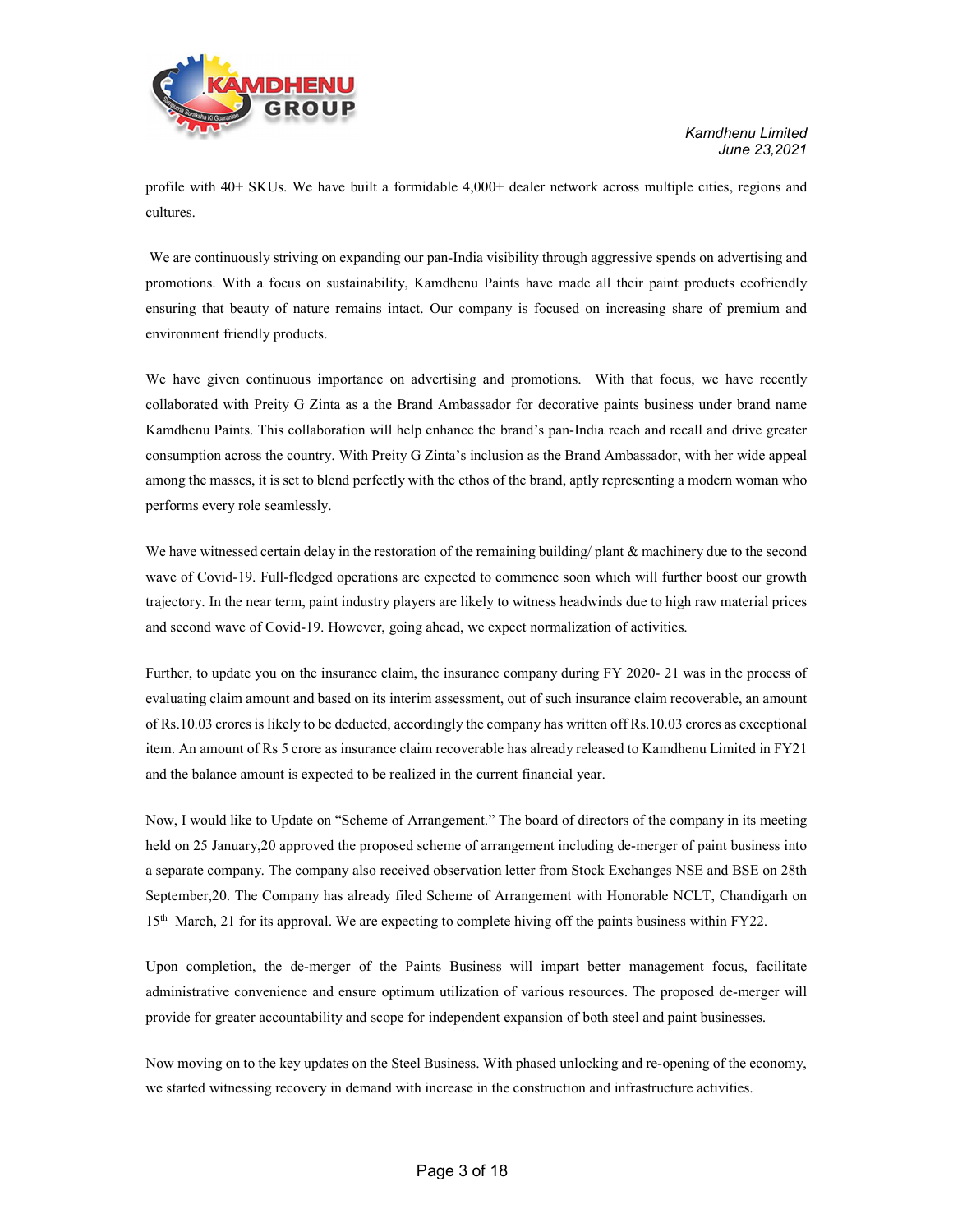

Our volumes from franchisee and own manufacturing operations have increased quarter on quarter. This is on account of our strong brand, resilient business model and well-entrenched distribution network across the country. Also our recouped business strategy with focus on high margin B2C sales, asset-light franchisee business and increase in own manufacturing has led to strong results.

Steel demand has remained robust and continues to rise on back of pickup in construction activities. Steel demand is driven by gradual pick up in real estate with relaxation in stamp duties in some states and government's thrust on infrastructure spends.

Government schemes like Housing for All by 2022, Pradhan Mantri Awas Yojana and Bharat Mala Projects are likely to spruce up the demand for the construction material used in housing and infrastructure. This will drive the demand for our products available across the country through our franchisee-based model.

Our country has been affected by the second wave of covid virus. However with phased unlocking of the economy and Government's initiative of vaccination program, now open to all above 18 years, we will achieve large scale immunity among the population and economic activities will be back to previous levels in due course.

To conclude FY21 has been a year with steady performance. We have seen strong demand for our product offerings. Here at Kamdhenu, we always believe in improving cost efficiencies and committed to developing world class products to address the evolving needs of the consumer. We are looking to penetrate further in markets where our presence is less and strengthen our footprints in existing geographies. Going ahead, we are committed towards introducing new products and expanding our business with more franchisees and dealers.

Now I would like to hand over the line to Mr. Harish Agarwal to Update on the Financial Performance of the Company.

**Mr. Harish Agarwal** : Thank you, Sir. I will take you all through the Financials for  $Q4 \& \text{FY21}$ .

# First, about the Paint Business,

- Total Sales from Paints for Q4 FY21 stood at Rs. 67.3 crores as compared to Rs.62.2 crores in Q3 FY21, an increase of 8% QoQ and stood at Rs. 55.34 crores for Q4 FY20. For FY21, total sales stood at Rs. 202.07 crores. We expect the momentum in paint business to sustain going forward with reopening of the economy and pick up in business activities.
- Paints segment contributed 30.3% of Revenues in Q4 FY21
- Our own manufacturing volumes have been increasing gradually quarter on quarter. The overall volumes (including outsourcing) have increased by 10% QoQ to 9,580 KL in Q4 FY21 and stood at 7,562 KL in Q4 FY20.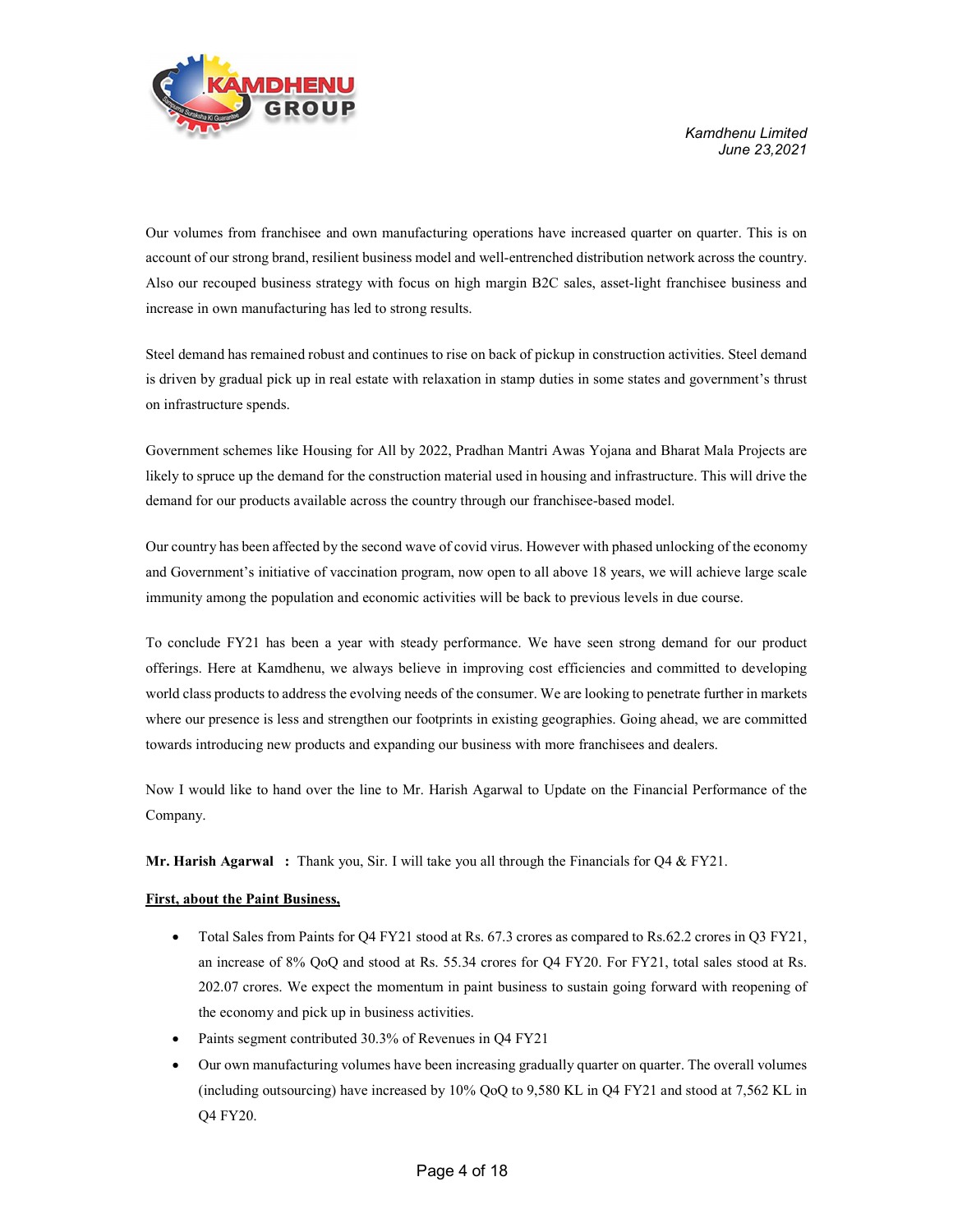

# Coming to the Steel Business

- Our steel volumes including Franchisee route have increased by 11% QoQ to 7.26 lakh metric tonnes in Q4 FY21 as compared to 6.57 lakh metric tonnes in Q3 FY21 and 6.05 lakh metric tonnes in Q4 FY20. For FY21, our volumes including franchisee route stand at 23.90 lakh metric tonnes.
- Total Brand Turnover for Q4 FY21 stood Rs. 4,061 crores as compared to Rs. 3,353 crores in Q3 FY21, QoQ growth of 21% and stood at Rs. 2,720 crores in Q4 FY20. For FY21, it stood around Rs.12,000 crores.
- Royalty Income through Franchisee's was up by 13% QoQ at Rs. 26.6 crores as compared to Rs. 23.5 crores in Q3 FY21 and stood at Rs. 22.2 crores in Q4 FY20. For FY21, it stood at Rs.85.3 crores.
- Revenue from Own Manufacturing was up by 32% QoQ at Rs.128.5 crores in Q4 FY21 as compared to Rs. 97.7 crores in Q3 FY21 and stood at Rs.87.2 crores in Q4 FY20. For FY21, it stood at Rs.337.8 crores.
- Profit Before Tax for the steel business stood at Rs.16.9 crores for Q4 FY21 as compared to Rs.13.0 crores in Q3 FY21, QoQ growth of 30% and stood at Rs.6.7 crores in Q4 FY20. For FY21, Profit Before Tax stood at Rs.47.1 crores as against Rs.37.3 crores in FY20 (excluding exceptional items of Rs.24.38 crores)
- The Company has recouped its business strategy of reducing B2B sales and focused on improving efficiencies in own manufacturing and on franchise based business model which have led to increased Margins and Better efficiencies driving growth.
- Our ROE of the steel business as on March 2021 stood at 29.7%, an increase of 680 basis points from 22.9% in March 2020.
- Our Debt to equity ratio stands at 0.3x as of 31st March, 2021.

# For the overall business

- Revenue for Q4 FY21 stood at Rs.222.4 crores as compared to Rs.183.4 crores in Q3 FY21, a QoQ growth of 21% and stood at Rs.235.6 crores (including B2B sales of Rs.70.90 crores) in Q4 FY20. For FY21, our revenues stood at Rs.625.2 crores.
- Our EBITDA was up 50% QoQ to Rs.20.4 crores in Q4 FY21 as compared to Rs. 13.7 crores in Q3 FY21 and stood at Rs.8.7 crores in Q4 FY20. Our Margins for the Quarter stood at 9.2%. For FY21, EBITDA stood at Rs.49.8 crores.
- Profit before tax (excluding exceptional items) stood at Rs.15.6 crores for Q4 FY21 as against Rs.9.6 crores in Q3 FY21, a QoQ growth of 61% and stood at Rs. 3.4 crores for Q4 FY20.
- For FY21, Profit Before Tax (excluding exceptional items) stood at Rs.31.1 crores
- Our cashflow from operations stood to the tune of Rs. 50.2 crores in FY21
- Our Return Ratios have been continuously improving on account of increased efficiencies in the business. Our ROE stood at 7.8% as on 31<sup>st</sup> March, 2021 and ROCE stood at 12.3% as on 31<sup>st</sup> March, 2021.
- Our Debt to Equity Ratio stands at 0.5x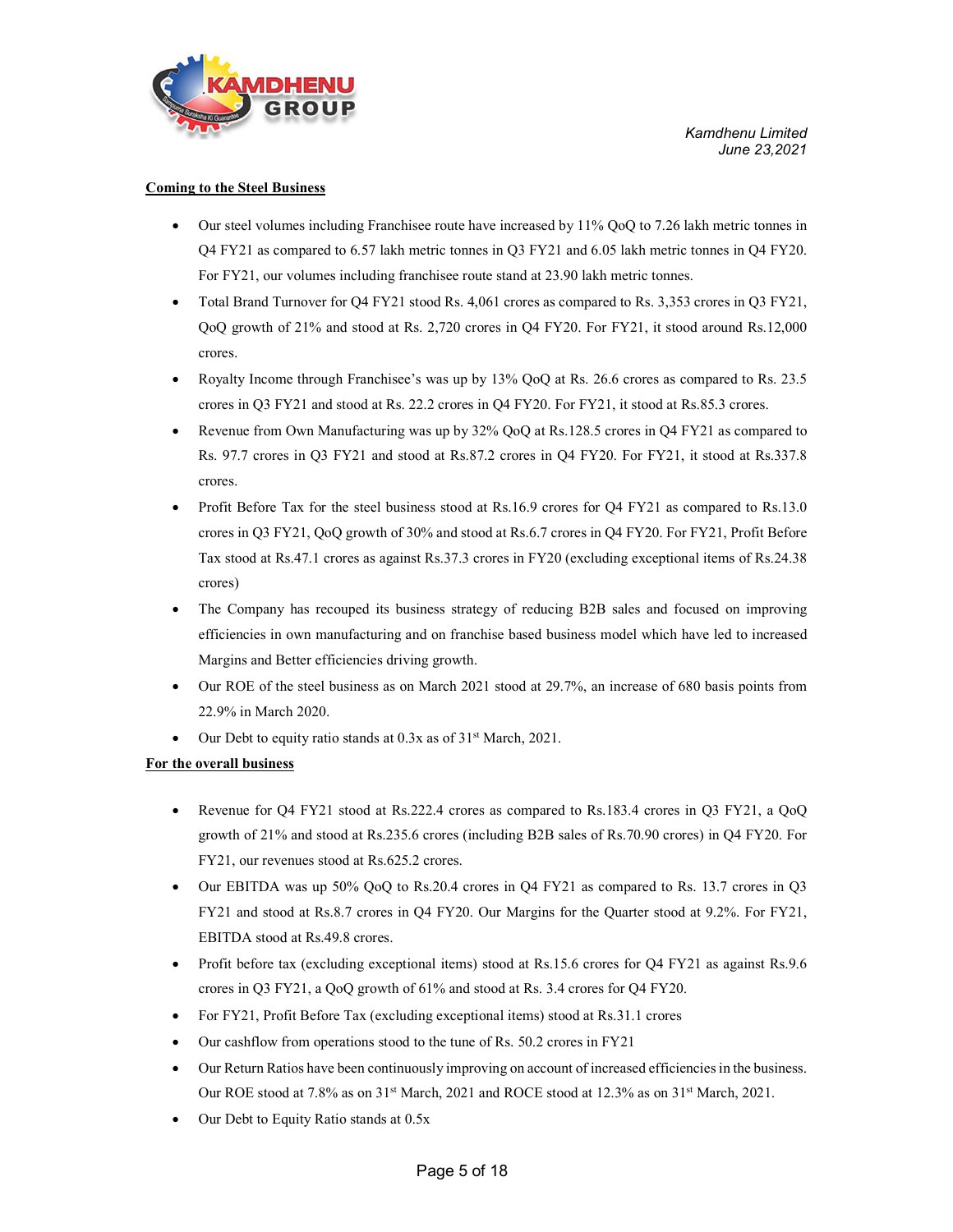

With this, I would like to open the floor for Q&A.

Moderator: Thank you very much. We will now begin the question-and-answer session. The first question is from the line of Dinesh Kotecha from KRIC. Please go ahead

**Dinesh Kotecha:** You have made some projections of Rs.450 crores and Rs.1,000 crores of revenue for the paint industry and margin of 8% and 11% from (-2%) I mean I would like to know what are the basics of this. I mean what are the assumptions that you have taken for this particular growth figures that is first question?

Satish Agarwal: The assumptions what you have talked of Rs.450 crore and Rs.1,000 crore by FY26. I want to tell you in brief that after the fire incidence. We had to outsource plenty of materials and due to that the cost of production was increased. In this year during the last quarter unfortunately because of increase in crude prices the raw material cost has increased by about 5% to 6% for the whole paint industry. By the way, in this market condition no Company is able to pass on the raw material price increase to end user. As you all know that some prices have been revised in the month of June and for the remaining products some price increase is going to be implemented from 1<sup>st</sup> July. So, the impact of price increase of raw material costing which was there is almost 80% to 90% that has been passed on to the customer and from  $1<sup>st</sup>$  July ~80% to 90% will be passed on. Secondly, post the fire incident, the whole building of our own plant is ready. Almost 95% plant and machinery has been installed and production has started and the remaining 5% in the month of July also will come in production. So, sufficient capacity will be there in our own plant and for the low price item we are outsourcing in Udaipur and Haryana which is at reasonable cost. We have tied up with everyone. The target which we are expecting for FY22 and 23 in both of them, we have planned of 50% growth. Hopefully our internal resources which are there and from internal accruals 50% growth for FY22 and FY23, we will achieve them and conservative EBITDA margin of minus 2% or 8% or 11%. The way the volume is getting increased and our turnover is getting increased because it is fixed cost running industry or business accordingly I think we have done the micro analysis and done the working and in our whole country whatever depot is there and in which depot what product will be sold and what will be the position of that product and what costing is coming we have done the micro analysis. Hopefully we will be able to achieve the target definitely by FY23. The target of Rs. 450 crore is easily achievable and after that we think that we will do some investment on plant and machinery and anything else working requirement will be there over the next 5 year for Rs.1,000 crore plan is there hopefully. We are working on that and detail working is going on and we would be able to do that because in paint there is lot much potential of  $\sim$ 18% to  $\sim$  20% annual growth. Every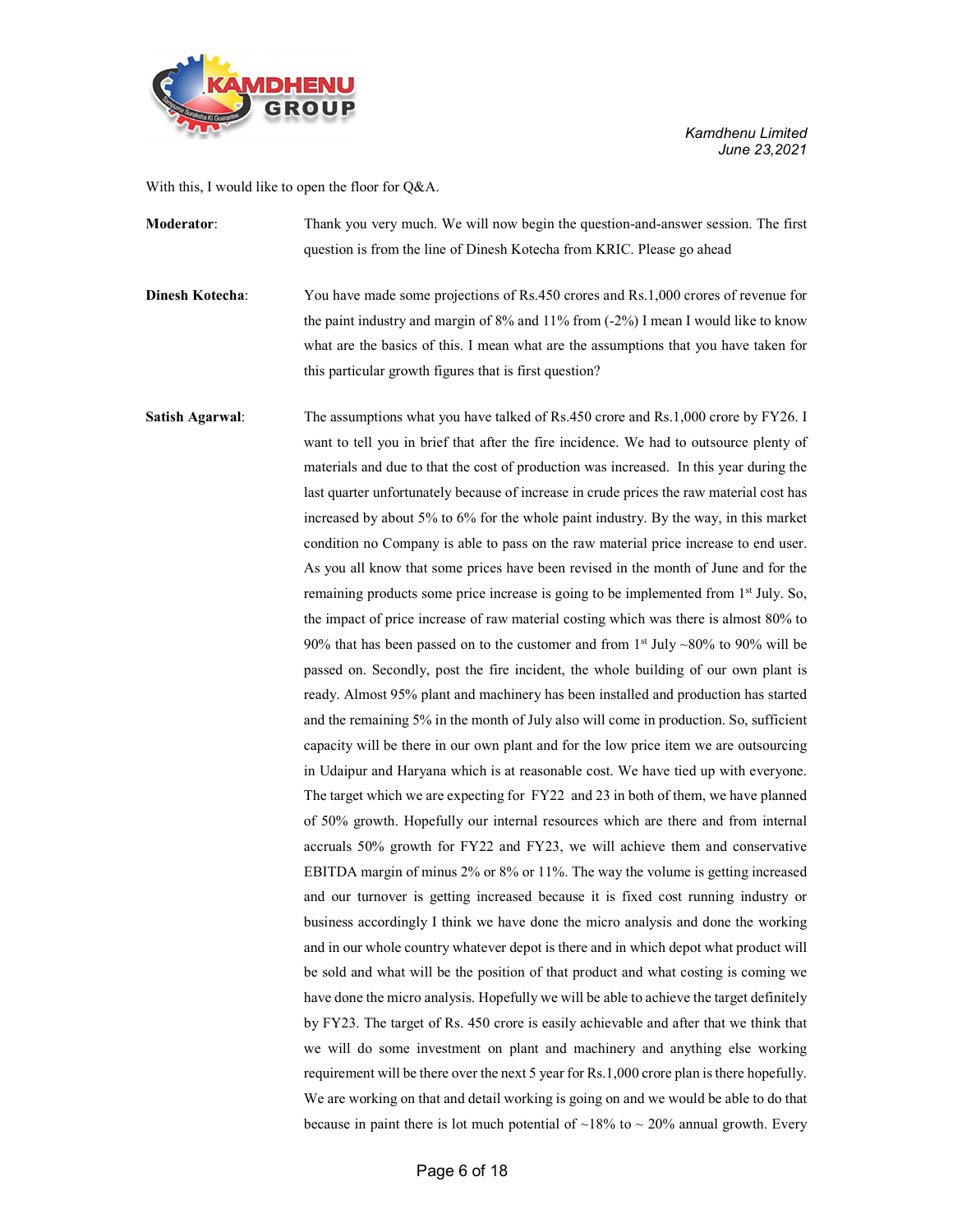

Company is working very good and all our product in the market are acceptable and after including Preity Zinta there is lot of improvement and there is an improvement in demand also. So, we think that we will be able to achieve this target easily.

Dinesh Kotecha: Second question is what are the areas of cost discipline that we have got benefit of this year?

- Satish Agarwal: Mainly whatever formulation is there in that we have done a lot of improvement through R&D because it is important that quality should also improve. With introduction of new products or alternate products and there are many such products which are running on traditionally, their costing has increased and their import substitutes are forward. There is a drastic improvement in raw material costing and secondly the decentralization of product. On the transportation cost side, there is a lot work going on so that we can minimize our transportation cost. However, we have a drawback as our presence is in ~80% of the country, but both our plant are in Rajasthan, one in Udaipur and other in Rajasthan Alwar district. So, we will try to negotiate on minimizing our transportation so that we can make some saving out of it, but ultimately the costing which is getting reduced or our overhead is getting reduced, but our volume and turnover has increased so we are getting lot of improvement.
- **Dinesh Kotecha:** One more question I want to ask in Tier-2 cities and Tier-3 cities we are present where there is 70% population, so when are we going to debut in Tier-1 cities?
- Satish Agarwal: In Tier-1 or in metros, our presence is there in Calcutta depot and we have a depot in Delhi and in Bangalore also there is a depot, but we are not depending that because the thing which is there in metro or in Tier-1 is a brand concept in the minds of people. People over there have mindset of a particular brand that they want to use particular product only, like to use either Asian or Berger or Nerolac. We are getting better realization than in metros or in Tier-1 cities. Also the bigger dealers which are there have huge expectation in terms of discounts, incentive scheme and due to that realization comes very less though turnover is very good. I think we are moving slowly and gradually and from Tier-1 also we have started getting demand slowly and gradually. But our focus is on areas from where we are getting the best realization and like I have said through painters we have a lot of involvement, we have made a lot of scheme to incentivize on painters and apart from this we are giving them the recognition and we are doing their insurance also. So, nothing happens when the painters is not connected from their heart and painter get associated when they get the good product at a reasonable cost and they should have a good service life. Initially people were hesitant and now we are in the paint industry for about 10 years, so we are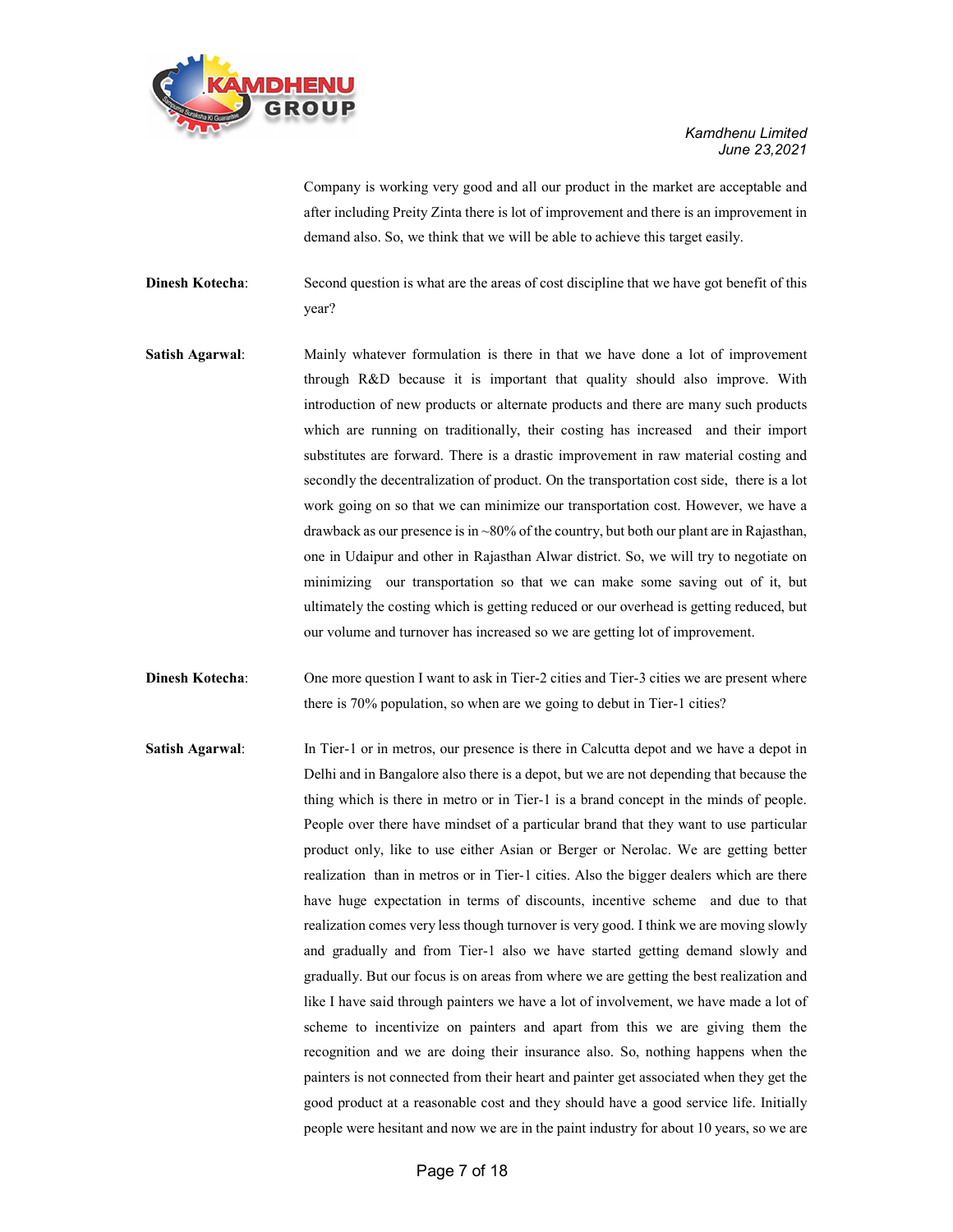

getting the trust level of dealers, painters, consumers slowly & steadily and gradually it is coming. So, I think that we have come out of our disruption of two years post fire incident and from  $1<sup>st</sup>$  July onwards we will be able to utilize the whole production capacity. For the market demand we are focusing more on value added product in which we have paint strainers, colorants, or emulsion or special products or texture paints that we are making in our own plant. For the low-price item where transportation cost is more we are outsourcing them. So, hopefully we will be able to achieve our target.

- Dinesh Kotecha: My last question is that construction chemical, wall putty and niche products which you are making premium good finish, water proofing solutions, floor coating, dual primer tell us something about all this, what is the CAPEX plan over there and how you are going to grow from that segment?
- Satish Agarwal: See we are making the putty in Udaipur and outsourcing it because in entire India white cement is manufactured in Udaipur. So, what we used to do before, we were bringing that to our plant at Alwar and give the transportation of incoming and then again material goes back to South India so we have to pay double transportation. So we have started our contract manufacturing in Udaipur, we have our own old supplier present there. We have set up a big plant in Udaipur for Emulsion, distempers, primers and putty with a very large capacity so our costing is getting improved and many such products like Enamels, solvent also we are outsourcing. Only niche product like Emulsion, plastic paints we are going to manufacture in our plants. Since it is a value added product the margins is more so we are manufacturing in our plants and remaining products we are outsourcing.
- Moderator: Thank you. The next question is from the line of Amit Shah from ACE Securities. Please go ahead.

Amit Shah: I have few questions on steel sir, our brand turnover has seen a sharp increase in Q4, so what is a guidance for the current year?

Satish Agarwal: In Q4 the steel prices has abnormally increased, that is why we are seeing a increase in turnover in Q4. In current year for steel turnover which is there will be maintained and total quantity will also be improved. We are expecting total turnover of almost Rs. 438 crores from our plant from our manufacturing and Rs.94 crore we are expecting from royalty income. So, total revenue as against Rs. 423 crores we are expecting Rs. 530 crores plus should be there in the year 21-22.

Amit Shah: So, how are you seeing the scenario in Q1 with the second phase of COVID-19?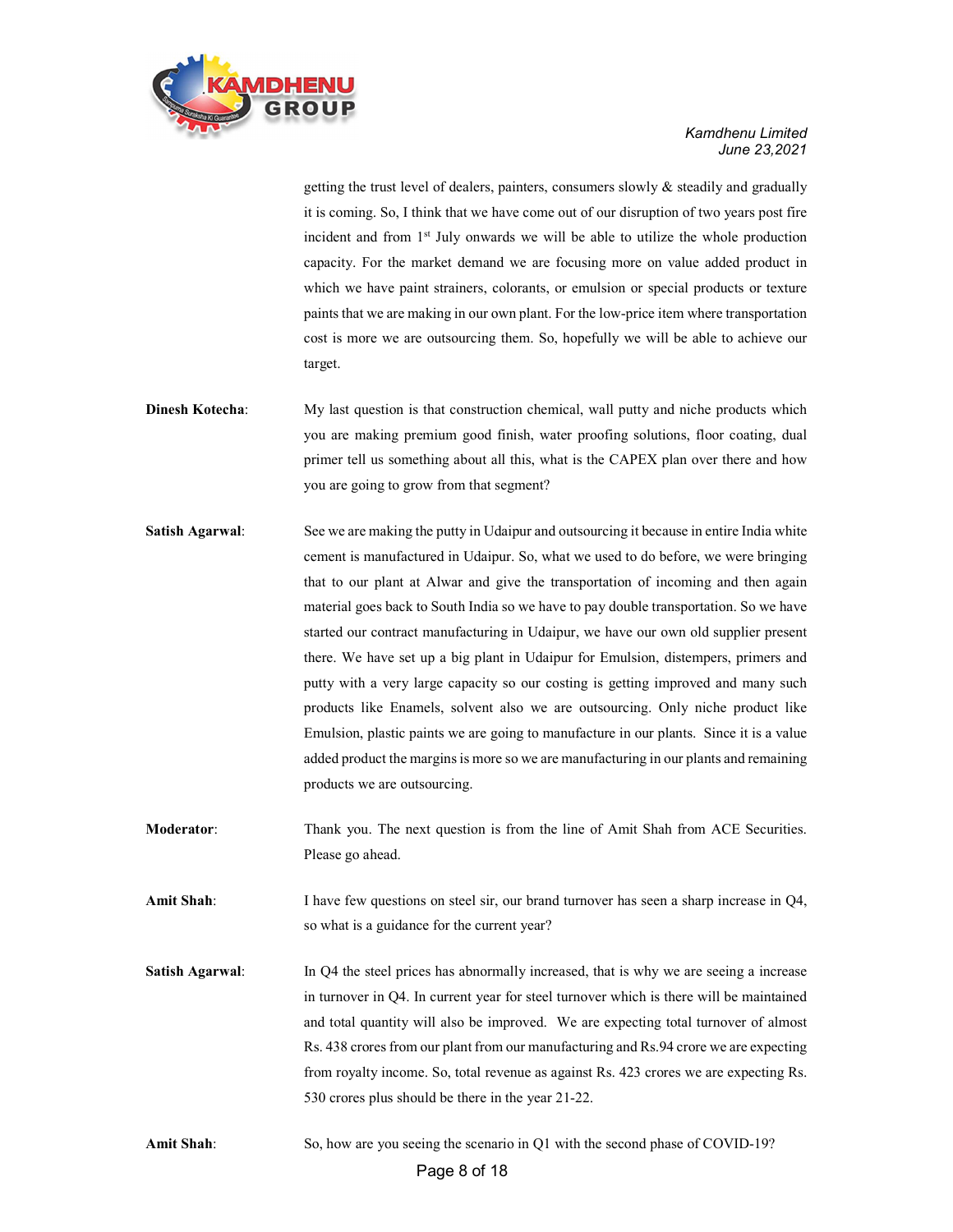

| <b>Satish Agarwal:</b> | See Q1 definitely was disturbed and in this situation also I feel that from last year Q1,<br>this Q1 FY21 should have a better performance because we have got a little bit of June<br>month and unlocking and ease in restrictions already happening. Since we are present<br>Pan India and in this year Pan India everywhere the COVID impact was there, but I<br>think as compared to Q1 of last year, we would still be better in this year. We are trying<br>our best so that Q1 should be good, but it is must that whatever the whole year target<br>we have, that we will be able to cover in the next three quarter and we will be able to                                                                                                                                                                                                                                                                      |  |
|------------------------|--------------------------------------------------------------------------------------------------------------------------------------------------------------------------------------------------------------------------------------------------------------------------------------------------------------------------------------------------------------------------------------------------------------------------------------------------------------------------------------------------------------------------------------------------------------------------------------------------------------------------------------------------------------------------------------------------------------------------------------------------------------------------------------------------------------------------------------------------------------------------------------------------------------------------|--|
|                        | achieve it slowly and gradually.                                                                                                                                                                                                                                                                                                                                                                                                                                                                                                                                                                                                                                                                                                                                                                                                                                                                                         |  |
| Amit Shah:             | Sir, my second question is what is the average TMT prices for Q4 FY21 and how has<br>the increase been over Q4 last year and last quarter Q3?                                                                                                                                                                                                                                                                                                                                                                                                                                                                                                                                                                                                                                                                                                                                                                            |  |
| <b>Satish Agarwal:</b> | See our average price of TMT is Rs.46,128 per metric ton and in last year in Q4 the<br>price was Rs. 38,198 and in Q3 the average price was Rs. 41,200 and in this year it is<br>Rs. 41,600 that means Rs. 5,000 a ton it has increased from Q3 to Q4. These prices are<br>prevailing which we had in Q4 and this price is little bit plus. So, I think in the current<br>year target, these are all easily achievable until and unless if the third wave of COVID<br>does not disturb us. With the way construction activities has boomed and in the housing<br>segment, work has slowly and gradually improved. So we think that demand has<br>improved because in our entire country the demand is there and from everywhere it is<br>positive. April and May definitely was a bit disturbing, April second half and May first<br>half was more disturbing. So, I think from July onwards demand will be regularized. |  |
| Moderator:             | Thank you. The next question is from the line of Abhinav Kothari from ACE Advisors.<br>Please go ahead.                                                                                                                                                                                                                                                                                                                                                                                                                                                                                                                                                                                                                                                                                                                                                                                                                  |  |
| Abhinav Kothari:       | Sir, I have two questions pertaining to paints business sir you talked about price<br>increase in raw materials of paints you said 80% to 90% of the total increase is already<br>taken, my question is I mean when we have taken this price hike in which month?                                                                                                                                                                                                                                                                                                                                                                                                                                                                                                                                                                                                                                                        |  |
| <b>Satish Agarwal:</b> | 50% price hike has been implemented in the month of June which is the currently<br>running and balance price hike will be implemented with effect from 1 <sup>st</sup> July. Sir what<br>happens in this a little bit of boost up in two doses and the benefit is that further price<br>increase is getting increased from 1 <sup>st</sup> July and to increase the sales of June the dealer<br>get the comfort level that from July onwards prices are increasing so that I should<br>collect maximum stock so that I can take more supply. So we think that June sales we<br>will be able to do good and July onwards from here on purchasing gets started for<br>Diwali season because when Diwali comes in October, & November and for that<br>material, dealer collects in the month of July and in August, September the work is on                                                                                |  |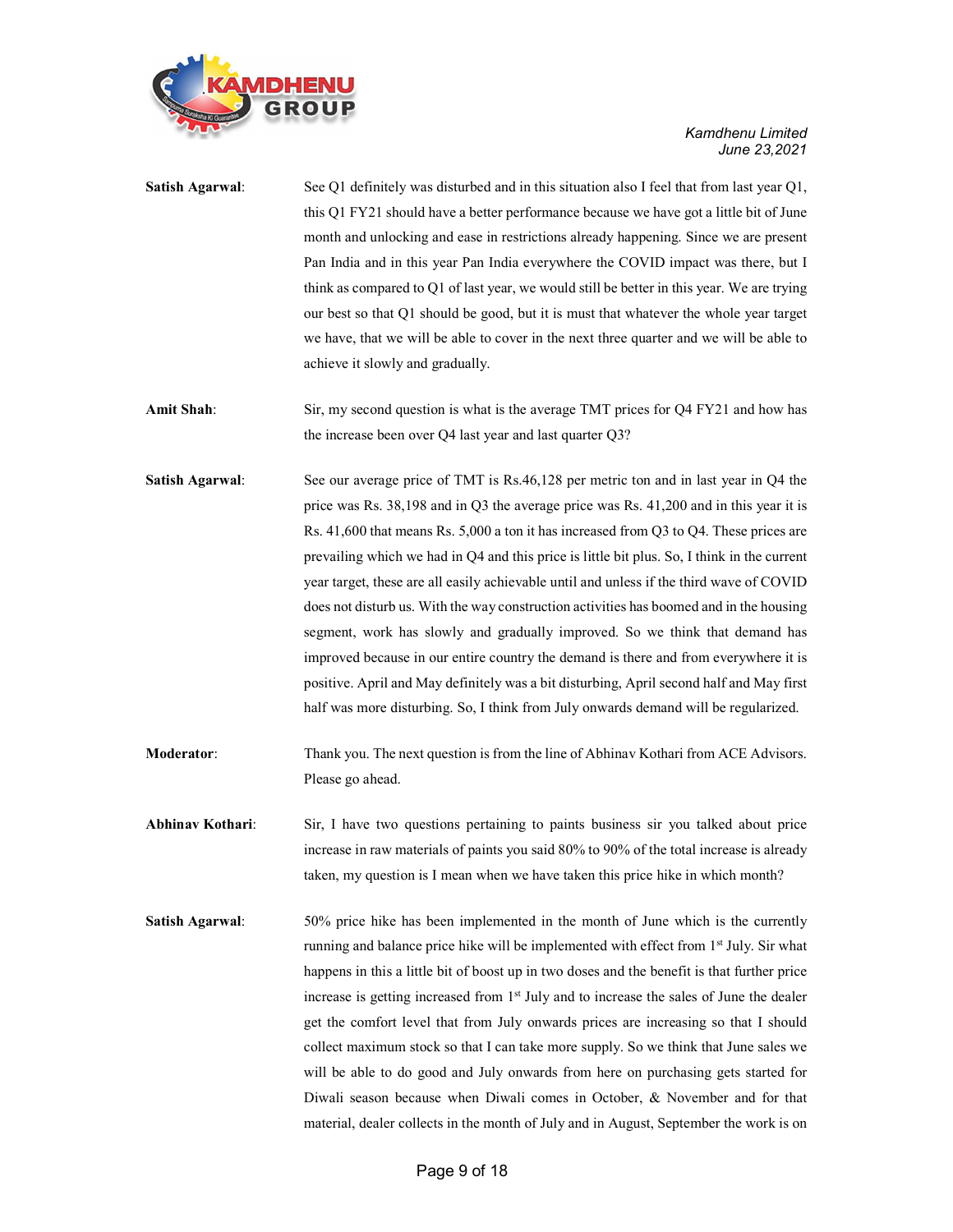

site. So who want to enter in Diwali season for that purchasing starts from July, August onwards. So, I think that because every Company has done the price increase which they are not able to do from last 6 months and now they have done it because there is a demand in the market and so I think that it is acceptable in market everybody knows and dealer also know that price increase has happened because of increase in raw material prices and Company can increase anytime. So I think almost 80% to 85% people have pass on and in future we will see that if the major companies will be able to increase then it will be increased by us also otherwise it is not going to happen. Now everybody is seeing the demand from the market and how it is going to come.

- Abhinav Kothari: Why I was asking this because as raw material prices have been increasing significantly since December I mean did we take any price revision in Quarter 4?
- Satish Agarwal: No. See if Asian does not revise the price than no Company has the courage to increase. If Asian increases and then all other Companies increases along with that. Actually, our price and their dealer price list and MRP it is common for every Company only name is changed. But remaining all the products price is same of all the companies, but only the marketing scheme, incentive and discount structure are different for all companies , but MRP and DPL is common everywhere.
- Abhinav Kothari: As I understand this Asian Paint has implemented the price increase of about 2.8% if I am not wrong, so I mean this 80% to 90% of our price increase comes out to be what percentage change as compared to the previous price?
- Satish Agarwal: See raw material costing is almost 50% in the paint industry. So, if I talk about finished product that we have done 3% price increase in finished products so that means 6% raw material price increase impact that we are able to cover. So, apparently you can see in raw material it is 6% increase, but when it goes to finished goods 3% increase that gets covered.
- Abhinav Kothari: So I think in the second quarter we are going to see much impact of price increase?
- Satish Agarwal: One is that Diwali sale also happens in this quarter. July, August, September quarter which is there in that Diwali sales also come and we have come out of COVID, so definitely we are going to see an improved impact in the second quarter.
- Abhinav Kothari: Sir my next question is on demand side and how has the overall demand for paints in the past three months I mean April, May and June and what kind of guidance you want to give for the full year FY22?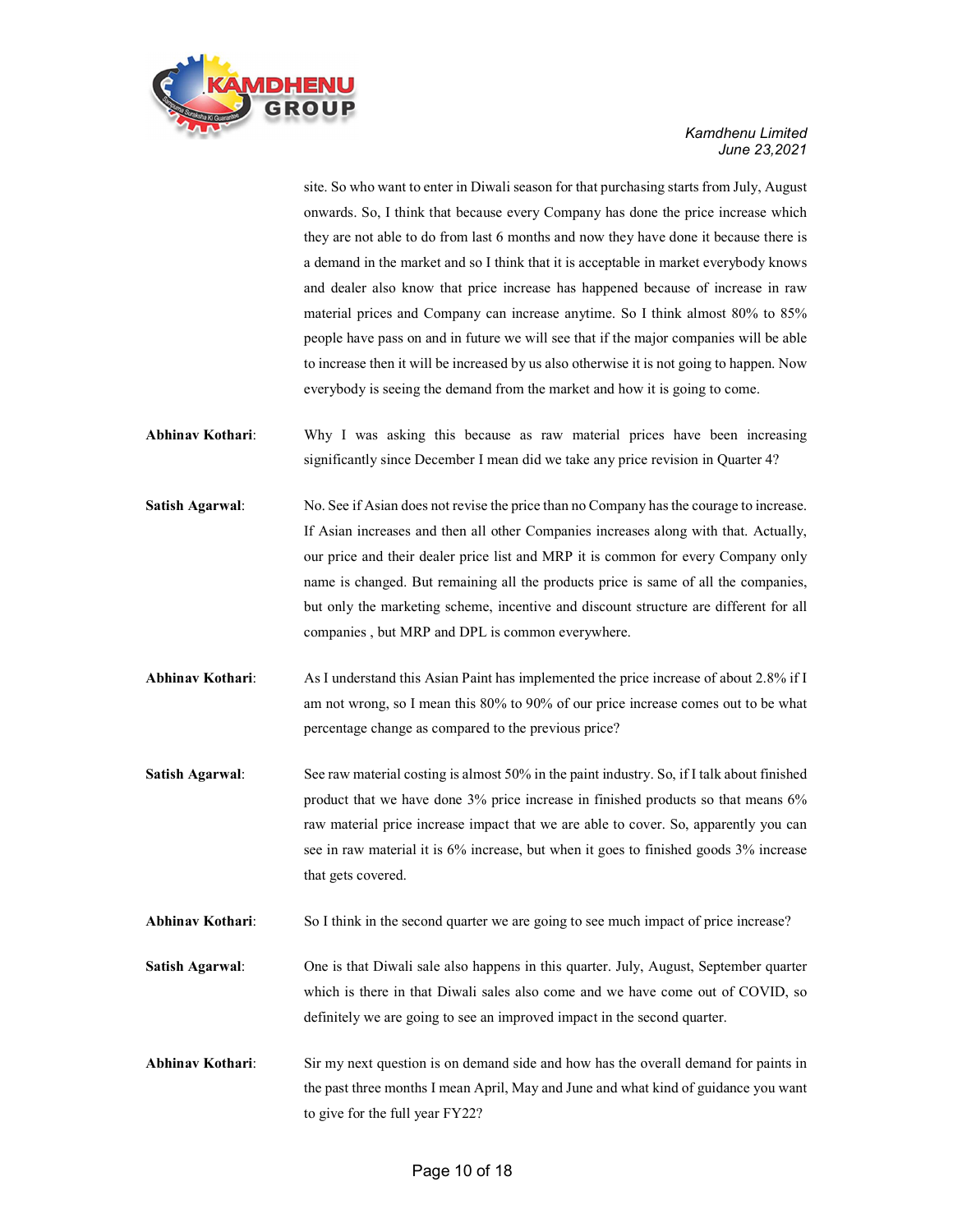

| <b>Satish Agarwal:</b> | April, May and June is exceptional where in our entire country all our depots, dealer,<br>rural areas everywhere there is an impact of hampered sales because of COVID. But<br>still in some areas 25% to 30% of targeted sales we have done in the month of April,<br>May month. In this year FY22 like I have said earlier also that in current year 50% and<br>in next year also 50% growth target we are expecting and hopefully we will be able to<br>achieve because demand is slowly and gradually it is getting improved like the way we<br>are getting out of COVID, phased unlocking and project work has started, labor has<br>started coming so demand is coming back to normal levels. Totl material which is<br>getting manufactured is getting dispatched daily.                                            |  |
|------------------------|----------------------------------------------------------------------------------------------------------------------------------------------------------------------------------------------------------------------------------------------------------------------------------------------------------------------------------------------------------------------------------------------------------------------------------------------------------------------------------------------------------------------------------------------------------------------------------------------------------------------------------------------------------------------------------------------------------------------------------------------------------------------------------------------------------------------------|--|
| Moderator:             | Thank you. The next question is from the line of Deepak an Individual Investor. Please<br>go ahead.                                                                                                                                                                                                                                                                                                                                                                                                                                                                                                                                                                                                                                                                                                                        |  |
| Deepak:                | Sir my question is that in full utilization of both paints and steel business, how much<br>turnover we can do in top line?                                                                                                                                                                                                                                                                                                                                                                                                                                                                                                                                                                                                                                                                                                 |  |
| <b>Satish Agarwal:</b> | See in today's date, installed capacity what is there is we have given in investor<br>presentation. Our own plant production capacity is around Rs.450 crore and 30,000<br>KL and contract manufacturing we are outsourcing in Udaipur and in Haryana of low<br>price items 36,000 KL capacity is there of installed capacity of Rs.150 crore. So, we<br>are in position to give total Rs.600 crore supply from our existing plant and if I want<br>to go extra so definitely we are planning of some machinery in our plant. We are<br>working on outsourcing because we have a freight disadvantage, so we want that in<br>South India or in Central India if manufacturing contract is going to happen so for that<br>our talks are going on and if it is going to happen then we will get the advantage of<br>freight. |  |
| Deepak:                | Sir in next two to three years can we expect 20% growth in top line?                                                                                                                                                                                                                                                                                                                                                                                                                                                                                                                                                                                                                                                                                                                                                       |  |

Satish Agarwal: In paint, as I have said, in the year FY22 or FY23 minimum 50% growth we are taking in hand and hopefully we will achieve 50% and the plan what we have made till March,26 is of Rs.1,000 crores turnover top line paint. So, we are working on that and, the whole team is involved in that. So, we think that we should be able to achieve it. For that whatever resources is required in due course we will do the planning, but business will become viable and profitable only once it crosses over Rs.1,000 crores. We have given our 10 to 12 years to build our brand, to create dealer network, to generate customer loyalty and to generate painters and dealer loyalty we have invested in that over past so many years. Now that our whole plant is ready and our installed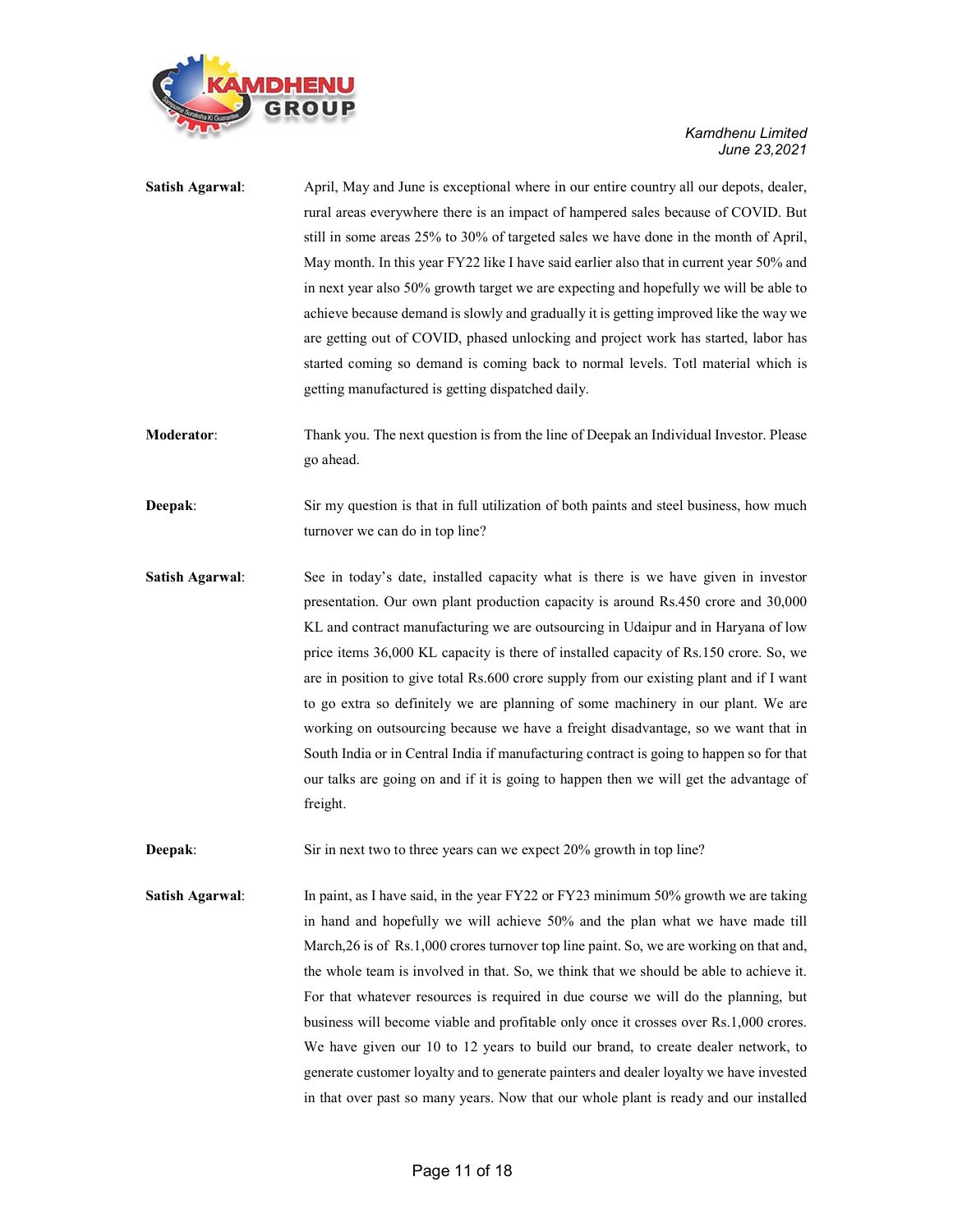

capacity is there in two to three place. So I think it is a high time that with the demand we will be able to give it good growth.

Deepak: Sir, in terms of borrowing we have to pay which we have given in FY2021, have we done that, do you have a plan to make it a zero-debt Company?

Satish Agarwal: See our Company is zero debt Company because we do not have a term loan except COVID which we have taken some loan in very low interest. It is necessary that we are reducing our working capital limits. In steel we have reduced lots of limits. Almost 70% to 80% has been repaid and in paint we will work once the paint is tie up then also we will work in that and that Harish will tell you more about that.

Harish Agarwal: In the COVID period we have taken around Rs. 20 crore term loan which was available at concessional rate of interest and apart from that we have reduced in steel as sir have said. Around Rs. 30 crore we have done the repayment in steel business and paint limit as it is working on.

Moderator: Thank you. The next question is from the line of Akshay Jain from Jain Capital. Please go ahead.

Akshay Jain: Sir I have few questions starting firstly so what is the view on increasing competition in the paint segment with the entry of companies like Grasim?

Satish Agarwal: See in today's date this question is out of field. In the paint industry there are revolutionary changes that has come, perception has changed since Indigo has come, valuation criteria has changed. Before two years like as you all know that JSW Paints had also entered the paint segment. but they also are not in retailing, they are also making industrial paint required for color coated sheet that comes for warehouses. In paint decorative segment if anyone wants to come for that they have to create a very big retail network that is not easy. If you talk about paint companies the old paint companies they are present, they are 80, 90, 100 years old companies.. Over a period they have created brand loyalty and dealer network.. Grasim's plan is that if to aggressively spend money then definitely they are all welcome and if everybody thinks that in the paint industry  $~15\%$  to 20% annual growth is there which is the only segment because per capita paint consumption is very less it will go three, four, five times it will go. I think potential is there, but when Grasim will come then also it is good like Asian is a market leader and others are also working and everybody is earning money and everybody's work is going on and every product is getting sold so there should be a healthy competition. In paint industry, actually if you will see since the GST has come the small industries in district headquarter who used to prepare and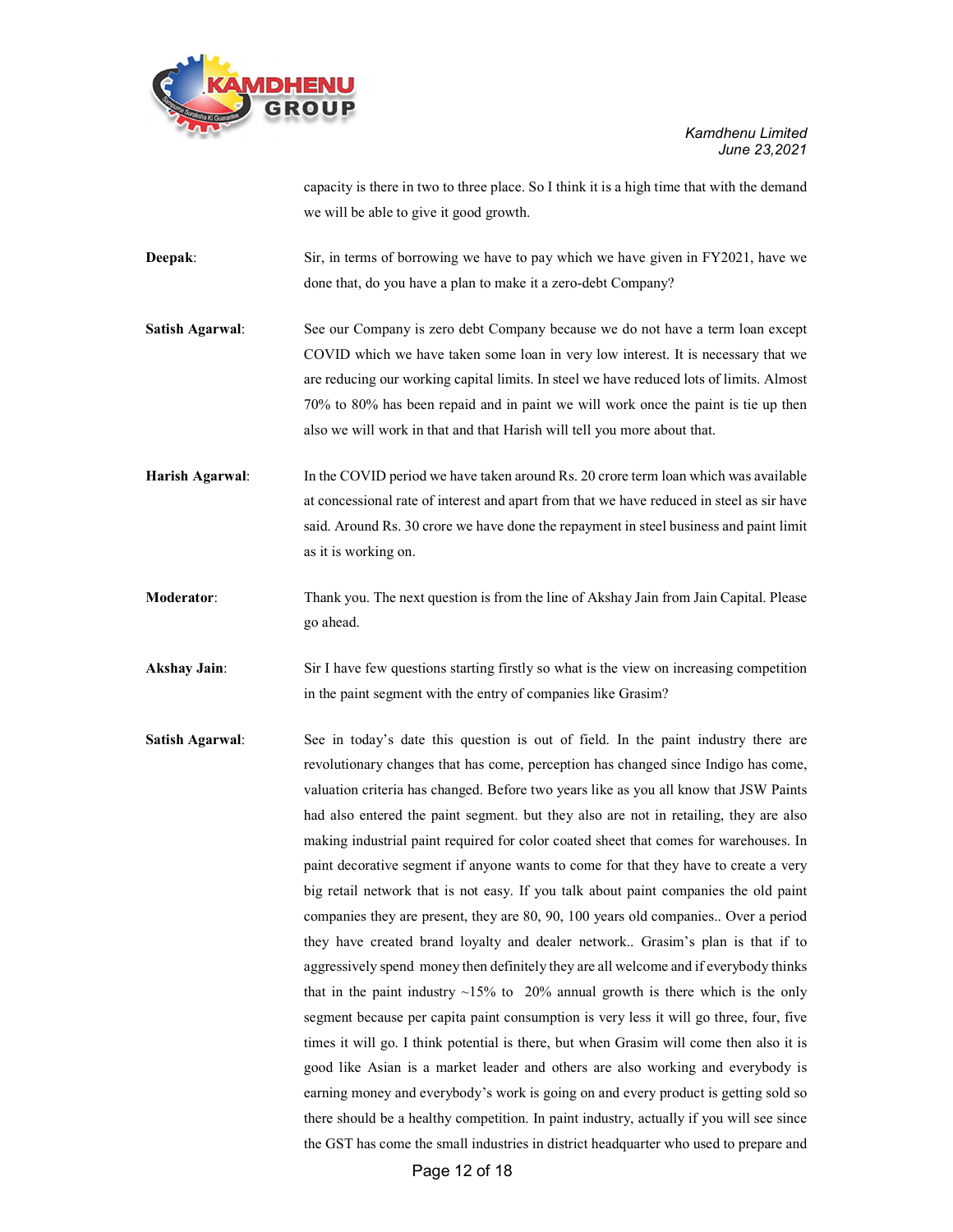

sell in the vehicle or do out of book sales o where VAT theft is there and excise theft is there, that has become unviable and tax has also come down to 18% from 28%. So, I think the paint business which was in unorganized sector that has also shifted in the organized sector. I also think that many paint Companies are there that is a very big market because small industries viability is over. The bigger the Company is the bigger the network will be there, the more sales will take place, there that viability will be there. Every plant can work there is no issue, there are so many plants of cement coming, cement installed capacity is rising and everything is getting consumed in infrastructure and where in infrastructure, cement is used there paint is also used in finishing.

- Akshay Jain: Next question like you have mentioned in answer unorganized to organize, it is getting shifted, so sir post implementation of GST have we actually seen the transition of the market share from unorganized to organized sector on ground happened?
- Satish Agarwal: Actually, it has happened, if you see many companies results you are going to monitor post GST that will definitely not become zero. For industry to get closed it takes around one year to two year so definitely big amount of shares of every paint companies that you are seeing the growth which are having abnormal growth is because of unorganized sector as slowly and gradually it has collapsed.

Akshay Jain: Sir lastly what is the current utilization level at both the plant?

Satish Agarwal: In Steel if you see almost 70% utilization is there. In our steel plant and whatever franchise route is there, in that also almost it is running at around 65% capacity utilization. In steel we are increasing our capacity like from 36 - 37 lakh ton capacity to 50 lakh ton which is coming there in two years. To reach to that level, there is our program because steel demand is continuously growing and in that also our model which is the asset light model. What we do that connect with people already selling in market, in the unorganized sector, with implementation of certain changes in their plant, upgradation of quality, capacity utilization and brand leverage we enable them to shift from unorganized to organized and sell their product under the Kamdhenu brand., After the value addition and after the quality control they are getting good realization, in that also work is going on. In paint also 60% to 70% capacity utilization is there and we are working on it. Like I have said Rs. 600 crore of our capacity has been build, these machines have been installed one and half months back and the impact which will come from 1 July onwards that will be seen in this year.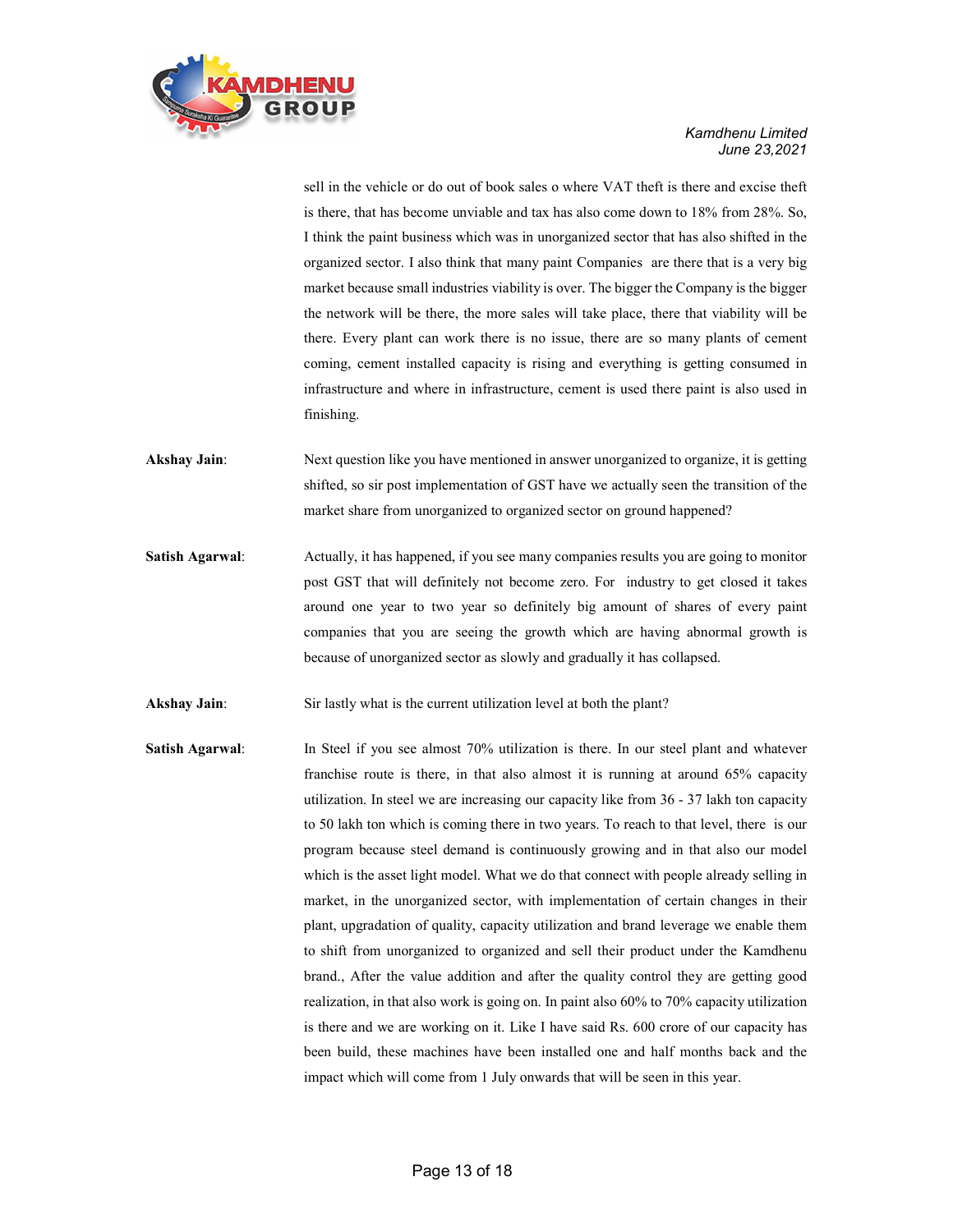

| Moderator:          | Thank you. The next question is from the line of Kashish Shambhwani from Negen<br>Capital PMS. Please go ahead.                                                                                                                                                                                                                                                                                                                                                                                                                                                                                                     |
|---------------------|---------------------------------------------------------------------------------------------------------------------------------------------------------------------------------------------------------------------------------------------------------------------------------------------------------------------------------------------------------------------------------------------------------------------------------------------------------------------------------------------------------------------------------------------------------------------------------------------------------------------|
| Kashish Shambhwani: | My first question is what is the debt breakup in paint and steel business at the moment?                                                                                                                                                                                                                                                                                                                                                                                                                                                                                                                            |
| Harish Agarwal:     | In the paint business we have a working capital of Rs.60 crore and in the steel business<br>we have Rs.30 crore limit of working capital. For the COVID, we have Rs.15 crore<br>COVID loan in paint business.                                                                                                                                                                                                                                                                                                                                                                                                       |
| Kashish Shambhwani: | And what has been our marketing spend in the paint division in FY21?                                                                                                                                                                                                                                                                                                                                                                                                                                                                                                                                                |
| Harish Agarwal:     | Actually, this year there was change in the presentation for revenue. What we have<br>done, we have net of sales of around Rs.35 crore towards credit notes issued under<br>various incentive schemes to dealers, from the total sales promotion expenditure of<br>Rs.60 crore on the paint business. Rs.35 crore we have reduced from the revenue of<br>Rs.237 crore for FY21, it was done because of certain GST and TDS complications.<br>So, if you will gross up the spent and see so it will be around Rs.60 crore and net off it<br>is around Rs.25 crore brand expenses including marketing $&$ everything. |
| Kashish Shambhwani: | And what would this be for FY22?                                                                                                                                                                                                                                                                                                                                                                                                                                                                                                                                                                                    |
| Harish Agarwal:     | It will run in same way. The schemes are based on the turnover and it is on percentage<br>wise as soon the percentages of sales increases, in proportion to that scheme amount<br>will also increase.                                                                                                                                                                                                                                                                                                                                                                                                               |
| Kashish Shambhwani: | Do we need to increase the marketing spent to get from the current day of Rs.200 crores<br>to Rs.600 crores or our distribution system is ready, and we do not need that much<br>increase in the marketing, what we feel about that number?                                                                                                                                                                                                                                                                                                                                                                         |
| Harish Agarwal:     | Right now, the network what we have prepared already has sufficient scope to absorb<br>the sales of Rs.400 crores to Rs.450 crore. Our 33 sales depots, 4,000 dealer network<br>and 16,000 painters network is there with that around Rs.400 to Rs.450 crores turnover<br>we can achieve easily.                                                                                                                                                                                                                                                                                                                    |
| Kashish Shambhwani: | Will be EBITDA positive in paint business in FY22?                                                                                                                                                                                                                                                                                                                                                                                                                                                                                                                                                                  |
| Harish Agarwal:     | Definitely sir.                                                                                                                                                                                                                                                                                                                                                                                                                                                                                                                                                                                                     |
| Kashish Shambhwani: | And royalty income has been Rs.85 crore this year in steel business, next year we are<br>assuming Rs. 94 crores, so in presentation you have given a guidance of Rs.150 crores<br>in FY23, so how will you be able to pull that Rs.150 crores almost 50% jump then?                                                                                                                                                                                                                                                                                                                                                 |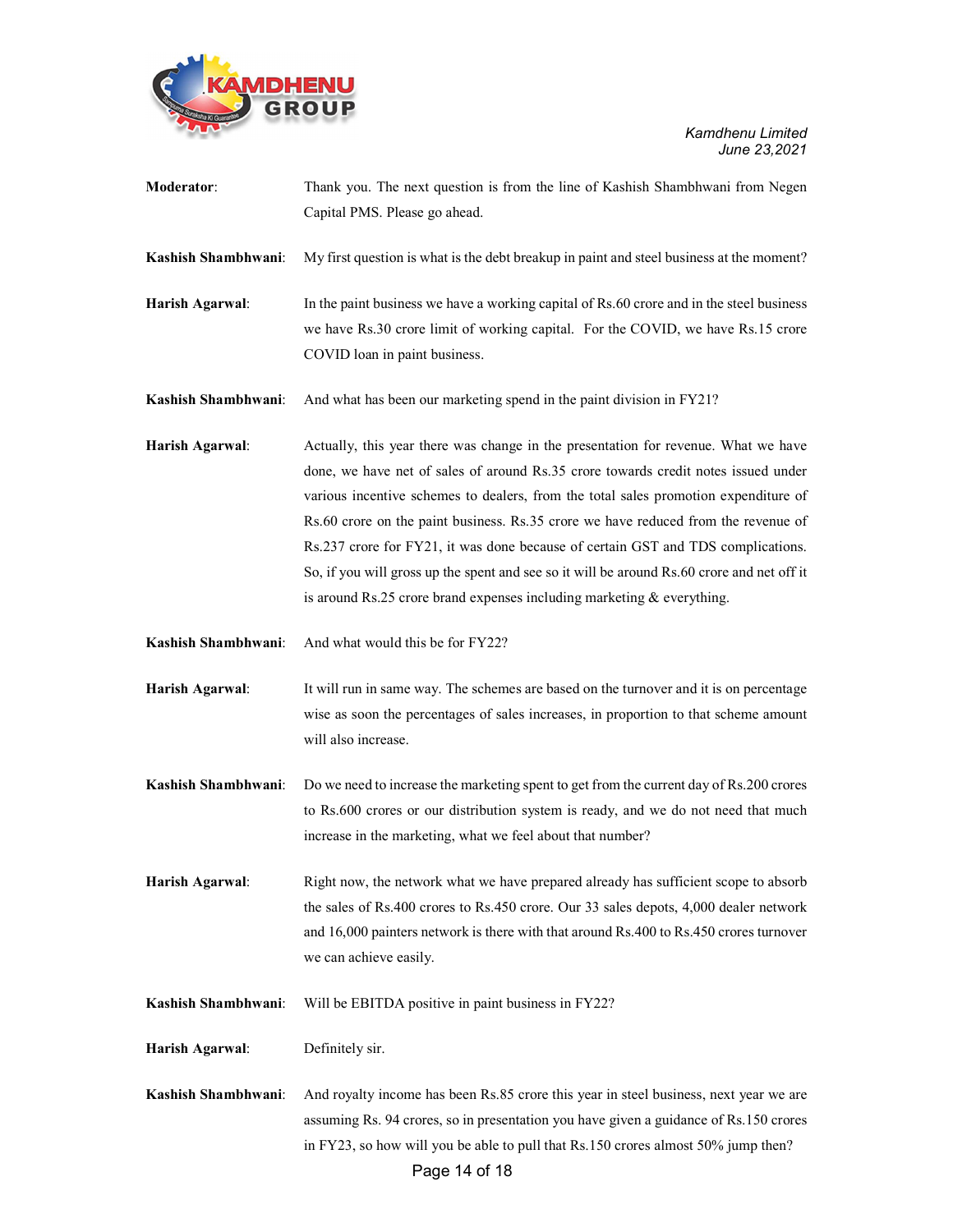

Harish Agarwal: If COVID was not there then we would be able achieve it beforehand, but because of COVID there has been a slight delay. So, what we are taking in hand Rs.94 crore, this is on a conservative side otherwise it is Rs.100 crores plus this time. 50% jump what we are talking is because like the way construction activity is rising, the way demand is coming because if we deduct the COVID for two years and we take out the average of previous year our growth to Rs.150 crores royalty is achievable in all means by FY23 and we are going to do around Rs.50 lakh ton. Day by day our capacity is also getting increased.

Kashish Shambhwani: In this how much CAPEX we have to do for doing 50 lakh ton?

- Harish Agarwal: Our model is asset light model, to increase the capacity, we do not have to do any investment. The unit which is already in the market, the existing unit we bring them under our brand umbrella and we upgrade their plant. Up gradation cost is there which is around Rs.5 crore Rs.10 crore that unit owner had to bear this expense. We just give them the marketing support to use our marketing network, we depute our quality monitoring team and in that we give the brand leverage which means we give them the permissions to use the brand. Every support is there of Kamdhenu for which we charge royalty from them and we do not have to invest any CAPEX. We just monitor the quality and supply chain, this is our unique asset light business model. Why we say OUR capacity because we have our exclusive agreement that he is going to make only for us and he is going to sell in our marketing network only, it is not like that he is going to sell the material anywhere outside our network and towards expansion of capacity, we are taking new unit and existing units wherein expansion is going on.
- Moderator: Thank you. The next question is from the line of Sachin Shah from SS Securities. Please go ahead.
- Sachin Shah: So I have couple of questions first is there is an exceptional item of Rs.10 crores which is loss due to fire accident, what is the status of that claim, how much you have already received from the insurance Company and have they sanctioned the remaining amount now?
- Harish Agarwal: Interim assessment has been done by insurance Company. There are two elements in the claim. Element one inventory part and second building, plant and machinery. So in that inventory report already submitted and approved and it has been reached to head office. For plant and machinery interim assessment has been done, but report has to be filed in next month by the surveyor. What we have to receive based on the interim assessment by the surveyor, we feel that Rs.10 crore we have to take a hit, for which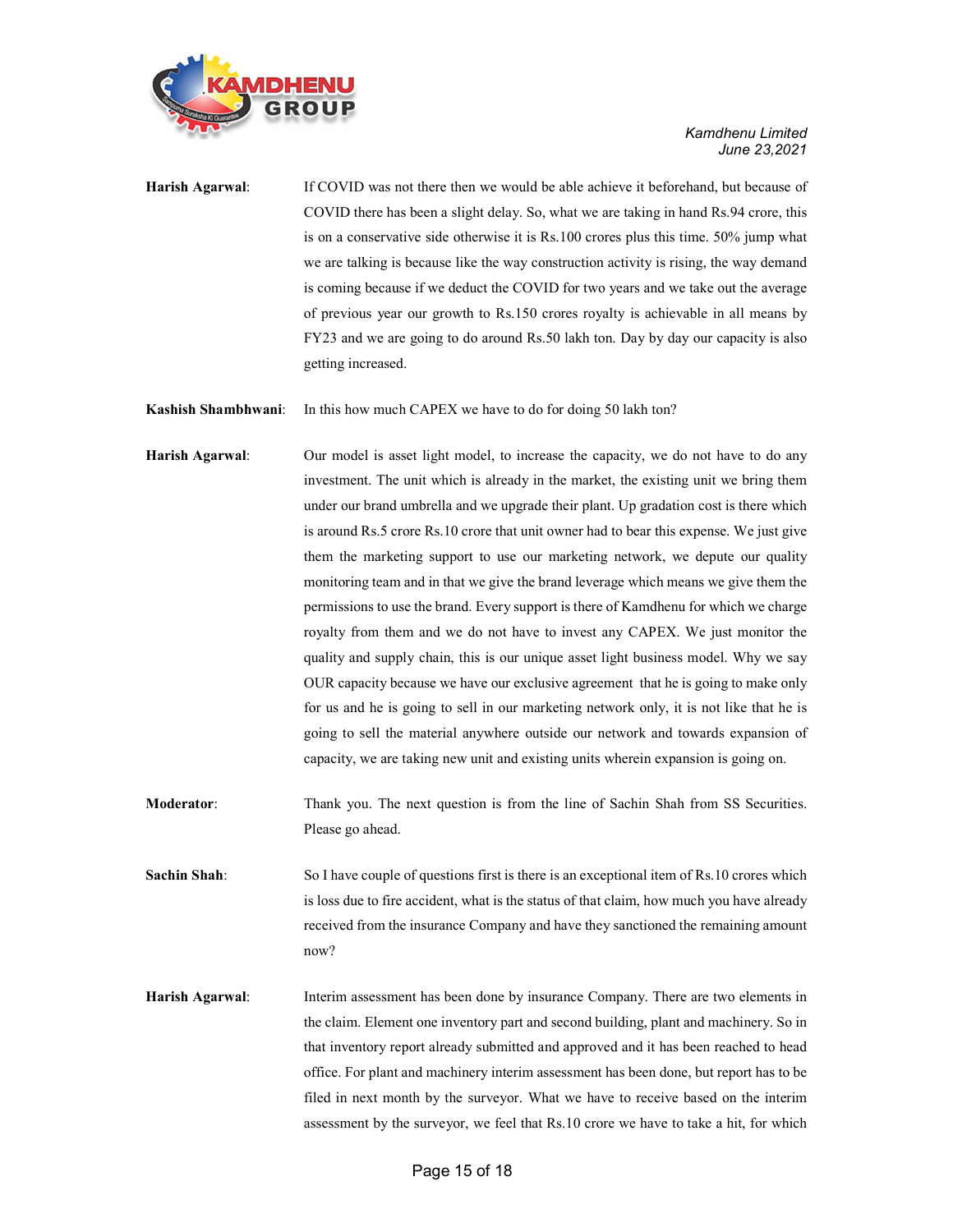

we have write off the expenditure as an exceptional item. As an interim relief of Rs.5 crores has been released by the insurance company and around Rs.57 lakh disposal of salvage also we have received so we have received of Rs.557 lakh.

Sachin Shah: And what will be the status of your phase 2 of refurbishment of your own plant?

Harish Agarwal: It is about to complete. In the next month there will be full-fledge production.

Sachin Shah: It will become operational?

Harish Agarwal: Operations are going on right now. But full-fledged production will commence from next month.

Sachin Shah: And another question is that what is the status of the demerger of your paint business by when do you expect to list Kamdhenu Ventures, so will you be looking forward to private equity or strategic partner in the business? what would be the objective?

Harish Agarwal: Now, both the business, we want to make them independent and we have to focus to scale up business. As you have asked the status, we have filed the application in the NCLT on  $15<sup>th</sup>$  March, 21 and the hearing is also fixed for  $9<sup>th</sup>$  July. We are expecting that within FY22, shares should be listed. We are also working on line to raise funds through private equity or strategic investor, definitely to grow business, funds are required. So, once the listing is done then we will plan accordingly, and we have to reach Rs.1,000 crore turnover. So to touch that level we need support from strategic partner or private equity or raising funds by any other means.

Sachin Shah: What will be the structure for the same, the paint business are you keeping in subsidiary or in Kamdhenu Ventures?

Harish Agarwal: The new Company, where in shareholding will happen in mirror image, Kamdhenu Venture Limited will be listed which will have its subsidiary Kamdhenu Color Coating Limited. It is there in which paint business is going to be transferred. The funds which we are talking, will come in Kamdhenu Venture or it can come in Kamdhenu Color Coatings depending on the structure of the deal whether private equity is approaching or strategic investor is approaching, or it is coming through QIP, it depends on the structure.

Sachin Shah: Can you tell about structure how the share capital or net worth of newly listed Company would? how would the shareholder structure be?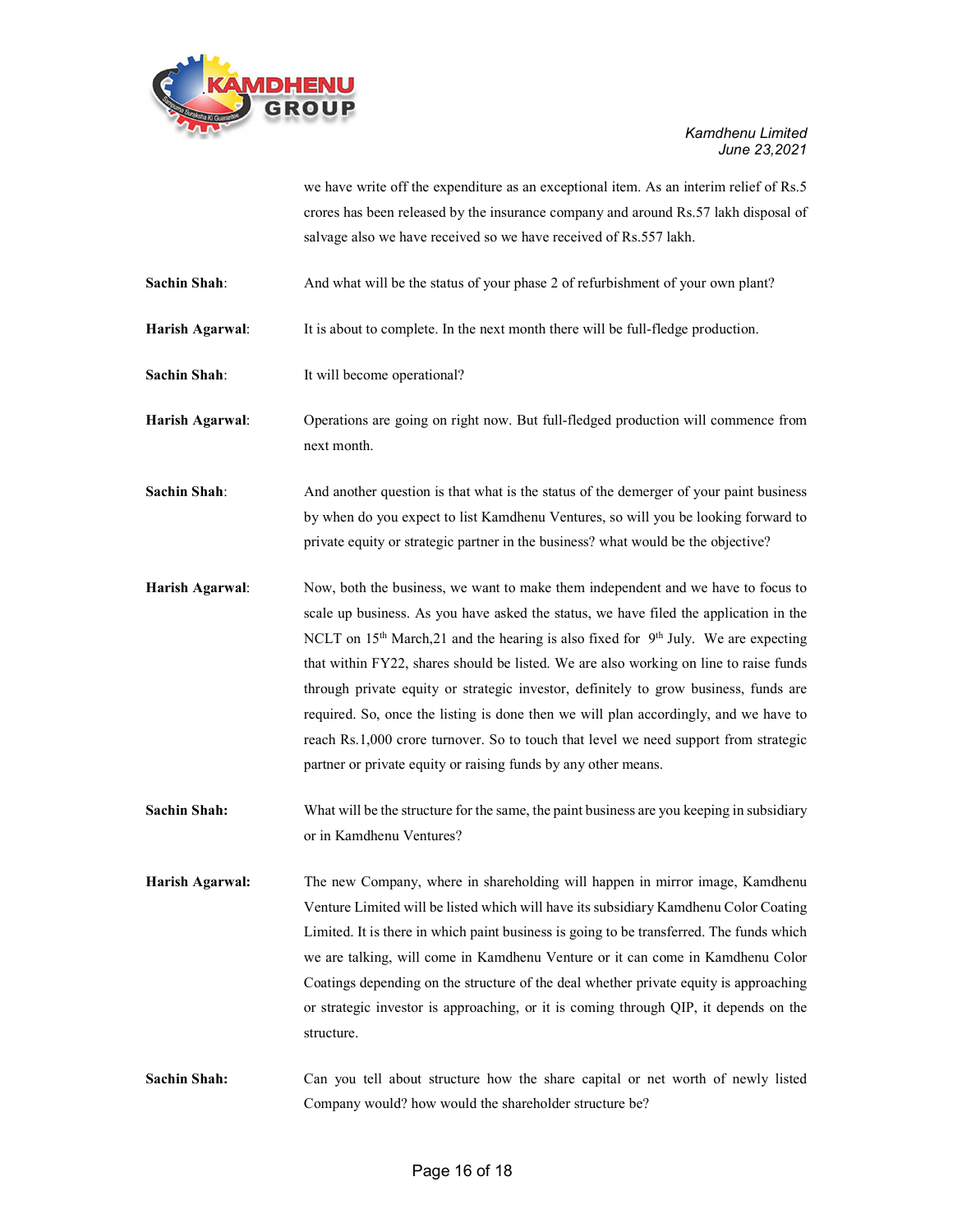

| Harish Agarwal:   | In terms of Shareholding, 1 is to 1 we are giving it in the mirror shareholding. In which                  |
|-------------------|------------------------------------------------------------------------------------------------------------|
|                   | for Rs.10 per share of Kamdhenu we are going to give Rs.5 per share of paint business.                     |
| <b>Moderator:</b> | Thank you. The next question is from the line of Deepak an Individual Investor. Please<br>go ahead.        |
| Deepak:           | Sir, I want to ask that like last 10 years overall turnover CAGR is around 25%, so next                    |
|                   | 5 to 10 years if we expect 50% growth in paint and including TMT the same 20% to<br>25% CAGR?              |
| Harish Agarwal:   | Like you have calculated 25% CAGR, if we take out COVID and the disruption which                           |
|                   | has happened because of fire and calculate that average it will be 35%. So, we are                         |
|                   | taking in to consideration that we have built up our marketing network, our sales depot                    |
|                   | are also sufficient, manpower is there and branding also we are pushing, and we have                       |
|                   | also added the plant which we have materials through outsourcing route, so considering                     |
|                   | all these situations 50% growth we can definitely achieve.                                                 |
| Deepak:           | In paint if it is 50% then for overall revenue how much including steel business?                          |
| Harish Agarwal:   | Overall after the demerger, the both business will be separated, steel and paint, you                      |
|                   | have to see it differently like we were talking paint we are taking 50% growth and if                      |
|                   | we talk of steel we are seeing 20% to 25% growth. We will also do it in future and if                      |
|                   | you see the past track of the growth, it is coming in this way.                                            |
| Deepak:           | What will be desired EBITDA margin going forward if we achieve sale of Rs.1,000<br>crore in paint business |
| Harish Agarwal:   | That we have given in presentation like we have given 12% EBITDA level for Rs.1,000<br>crore.              |
| Deepak:           | Any expected timeline of demerger?                                                                         |
| Harish Agarwal:   | First hearing is fixed for $9th$ July, 21. We have requested in the prayer that due to                     |
|                   | COVID we should be allowed online requisite meetings and for some companies we                             |
|                   | have requested for the exemption so overall we are expecting that in FY22 the whole                        |
|                   | process should be completed, with this planning we are working.                                            |
| Deepak:           | My last question is that if you see from the paint business there is lot of competition                    |
|                   | no Company is giving guidance, what are the tailwinds which giving confidence of                           |